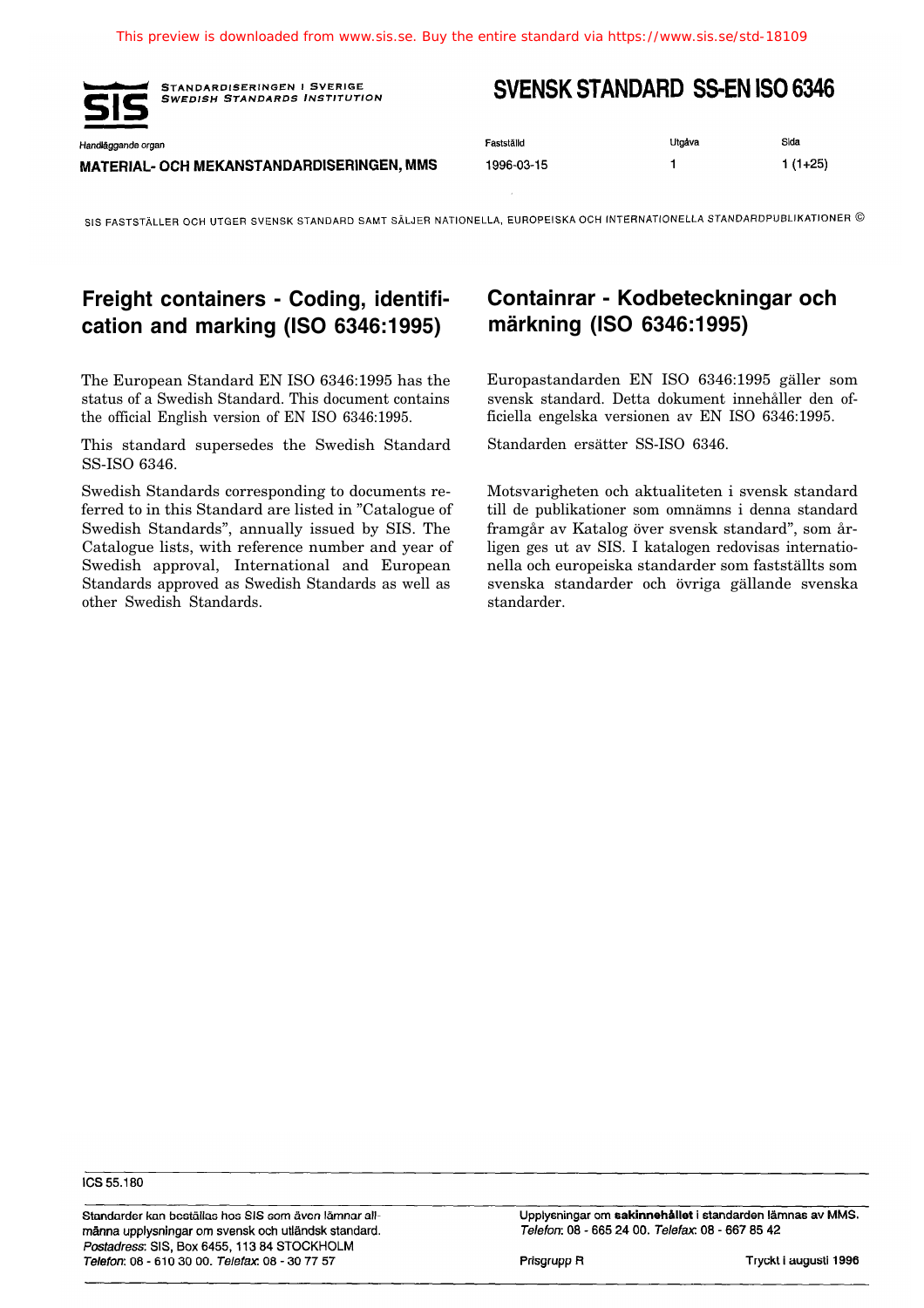This preview is downloaded from www.sis.se. Buy the entire standard via https://www.sis.se/std-18109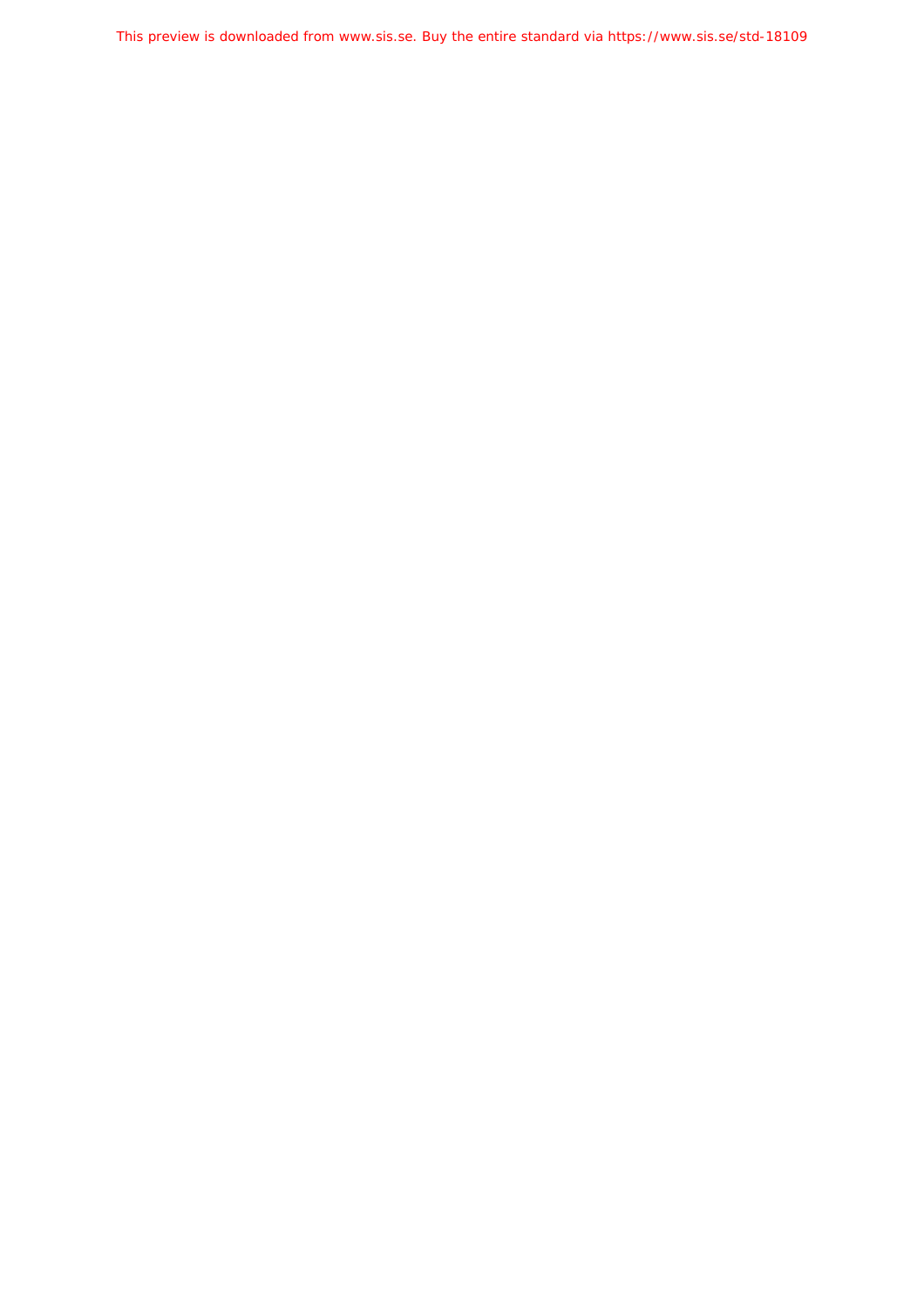# EUROPEAN STANDARD **EN ISO 6346** NORME EUROPÉENNE EUROPÄISCHE NORM December 1995

ICS 55.180 Descriptors: containers, freight containers, designation, codification, marking, symbols

English version

# **Freight containers - Coding, identification and marking (ISO 6346:1995)**

Conteneurs pour le transport de merchandises - Frachtcontainer – Kodierung, Identifizierung und<br>Codage, identification et marquage by example and Kennzeichnung (ISO 6346:1995) Codage, identification et marquage (ISO 6346:1995)

This European Standard was approved by CEN on 1995-11-16. CEN members are bound to comply with the CEN/CENELEC Internal Regulations which stipulate the conditions for giving this European Standard the status of a national standard without any alteration.

Up-to-date lists and bibliographical references concerning such national standards may be obtained on application to the Central Secretariat or to any CEN member.

The European Standards exist in three official versions (English, French, German). A version in any other language made by translation under the responsibility of a CEN member into its own language and notified to the Central Secretariat has the same status as the official versions.

CEN members are the national standards bodies of Austria, Belgium, Denmark, Finland, France, Germany, Greece, Iceland, Ireland, Italy, Luxembourg, Netherlands, Norway, Portugal, Spain, Sweden, Switzerland and United Kingdom.

# **CEN**

European Committee for Standardization Comité Europeen de Normalisation Europäisches Komitee für Normung

Central Secretariat: rue de Stassart 36, B-1050 BRUSSELS

© 1995 All rights of reproduction and communication in any form and by any means reserved in all countries to CEN and its members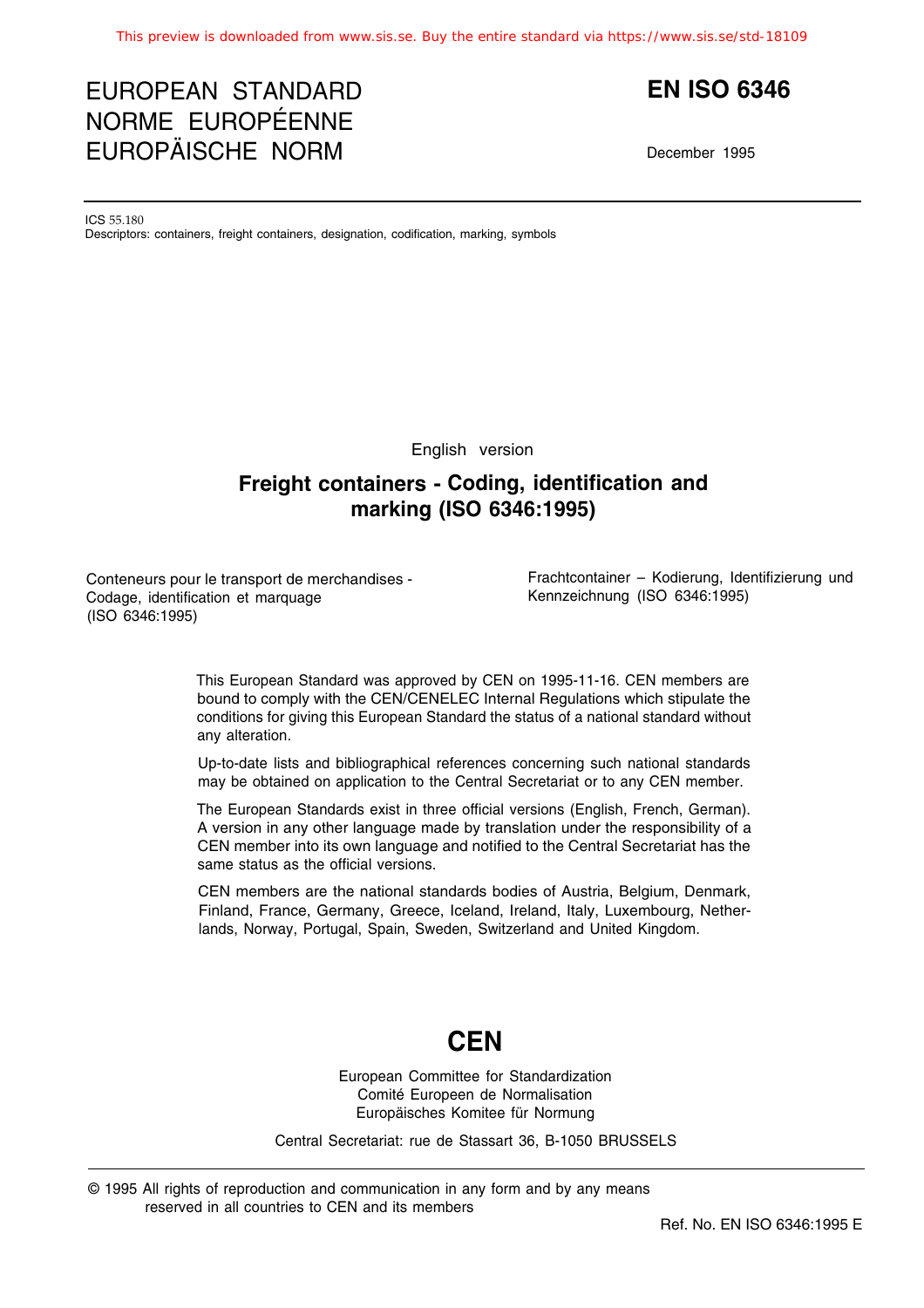#### **Foreword**

The text of the International Standard ISO 6346:1995 has been prepared by Technical Committee ISO/TC 104 "Freight containers" in collaboration with CEN/TC 119 "Swap bodies for combined good transport road/rail".

This European Standard shall be given the status of a national standard, either by publication of an identical text or by endorsement, at the latest by June 1996, and conflicting national standards shall be withdrawn at the latest by June 1996.

According to the CEN/CENELEC Internal Regulations, the following countries are bound to implement this European Standard: Austria, Belgium, Denmark, Finland, France, Germany, Greece, Iceland, Ireland, Italy, Luxembourg, Netherlands, Norway, Portugal, Spain, Sweden, Switzerland, United Kingdom.

#### **Endorsement notice**

The text of the International Standard ISO 6346:1995 has been approved by CEN as a European Standard without any modification.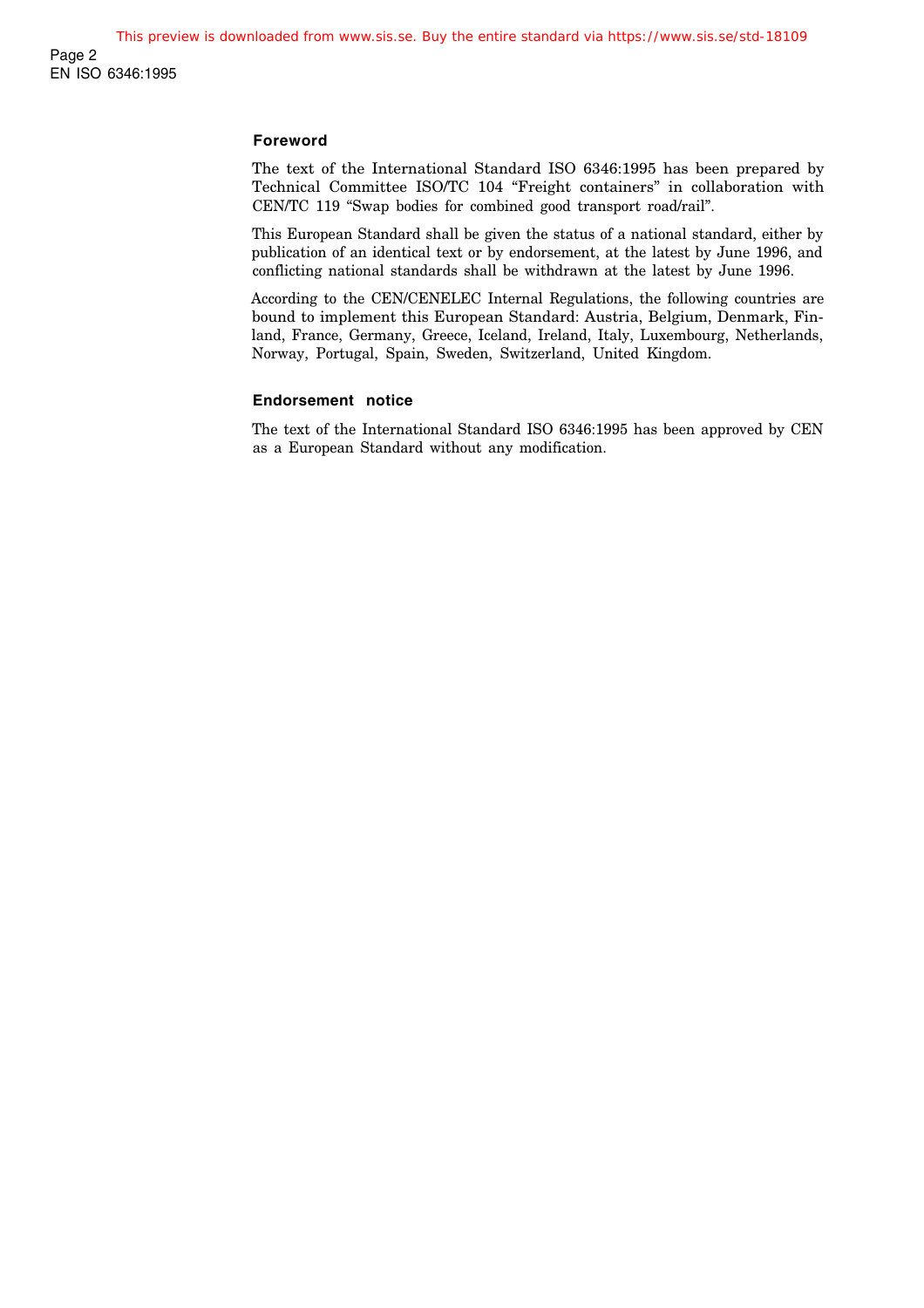# **Freight containers — Coding, identification and marking**

#### **1 S c o p e**

**1.1** This International Standard provides a system for the identification and presentation of information about freight containers. The identification system is intended for general application, for example in documentation, control and communications (including automatic data processing systems), as well as for display on the containers themselves.

The methods of displaying identification and certain other data (including operational data) on containers by means of permanent marks are included.

- **1.2** This International Standard specifies:
- a) a container identification system, with an associated system for verifying the accuracy of its use, having:
	- mandatory marks for the presentation of the identification system for visual interpretation, and
	- features to be used in optional Automatic Equipment Identification (AEI) and electronic data interchange (EDI);
- b) a coding system for data on container size and type, with corresponding marks for their display;
- c) operational marks, both mandatory and optional;
- d) physical presentation of marks on the container.

**1.3** The terms "mandatory" and "optional" in this International Standard are used to differentiate those ISO marking provisions which shall necessarily be fulfilled by all containers from those which are not required of all containers. The optional marks are included to further comprehension and promote uniform application of the optional mark. If a choice has been made to display an optional mark, the provisions laid down in this International Standard relating to the mark shall be applied. The terms "mandatory" and "optional" do not refer to requirements of any regulatory body.

**1.4** This International Standard applies to all freight containers covered by International Standards ISO 668, parts 1 to 5 of ISO 1496, ISO 8323 and should, wherever appropriate and practicable, be applied:

- $-$  to containers other than those covered by the International Standards mentioned in clause 2;
- $-$  to container-related and/or detachable equipment.

NOTE 1 Containers marked according to previous editions of ISO 6346 need not be re-marked.

**1.5** This International Standard does not cover temporary operational marks of any kind, permanent marks, data plates, etc. which may be required by intergovernmental agreements, national legislation or nongovernmental organizations other than ISO.

NOTE 2 Some of the major international conventions whose container-marking requirements are not covered in this International Standard are as follows:

- International Convention for Safe Containers (UN/IMO 1992);
- Customs Convention on Containers 1956 and 1972;
- Customs Convention on International Movement of Goods under Cover of TIR Carnets (TIR Convention) 1959 and 1975.

It should not be assumed that this list is exhaustive.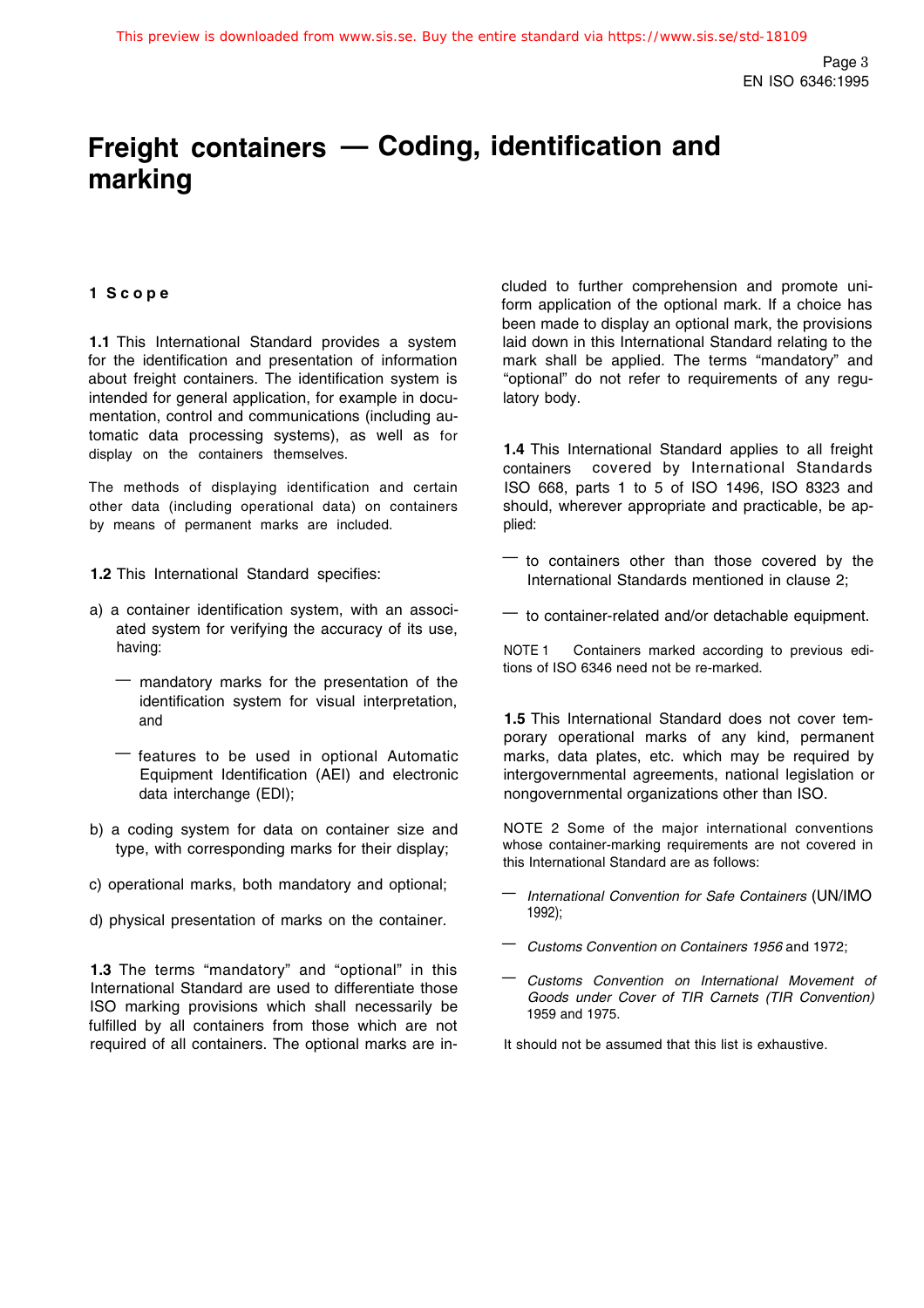This International Standard does not cover the display of technical data on tank containers (see ISO 1496-3), nor does it, in any way, include identification marks or safety signs for items of cargo which may be carried in freight containers.

## **2 Normative references**

The following standards contain provisions which, through reference in this text, constitute provisions of this International Standard. At the time of publication, the editions indicated were valid. All standards are subject to revision, and parties to agreements based on this International Standard are encouraged to investigate the possibility of applying the most recent editions of the standards indicated below. Members of IEC and ISO maintain registers of currently valid International Standards.

ISO 668:—<sup>1)</sup>, Series 1 freight containers — Classification, dimensions and ratings.

ISO 1496-1:1990, Series 1 freight containers — Specification and testing — Part 1: General cargo containers for general purposes.

ISO 1496-2:<sup>2</sup>, Series 1 freight containers — Specification and testing — Part 2: Thermal containers.

ISO 1496-3:1995, Series 1 freight containers — Specification and testing — Part 3: Tank containers for liquids, gases and pressurized dry bulk.

ISO 1496-4:1991, Series 1 freight containers — Specification and testing — Part 4: Non-pressurized containers for dry bulk.

ISO 1496-5:1991, Series 1 freight containers — Specification and testing — Part 5: Platform and platform-based containers.

ISO 8323:1985, Freight containers — Air/surface (intermodal) general purpose containers — Specification and tests.

ISO 10374:1991, Freight containers — Automatic identification.

## **3 Identification system and its associated marks**

## **3.1 Identification system**

The identification system shall consist only of the following elements, all of which shall be included:

- owner code: three letters;
- equipment categoy identifier: one letter;
- serial number: six numerals;
- check digit: one numeral.

## **3.1.1 Owner code**

The container owner's code shall consist of three capital letters, shall be unique and shall be registered with the International Container Bureau (BIC — Bureau International des Conteneurs), either through an affiliated national registration organization (see annex G) or directly with:

Bureau International des Conteneurs 167, rue de Courcelles 75017 Paris FRANCE

## **3.1.2 Equipment category identifier**

The equipment category identifier consists of one capital letter of the Latin alphabet as follows:

- U for all freight containers;
- J for detachable freight container-related equipment;
- Z for trailers and chassis.

## **3.1.3 Serial number**

The container serial number shall consist of six Arabic numerals. If the series of significant numerals does not total six, they shall be preceded by sufficient zeroes to make up six numerals. (For example, if the series of significant numerals is 1234, the serial number is 001234.)

<sup>1)</sup> To be published. (Revision of I SO 668:1988)

<sup>2)</sup> To be published. (Revision of ISO 1496-2:1988)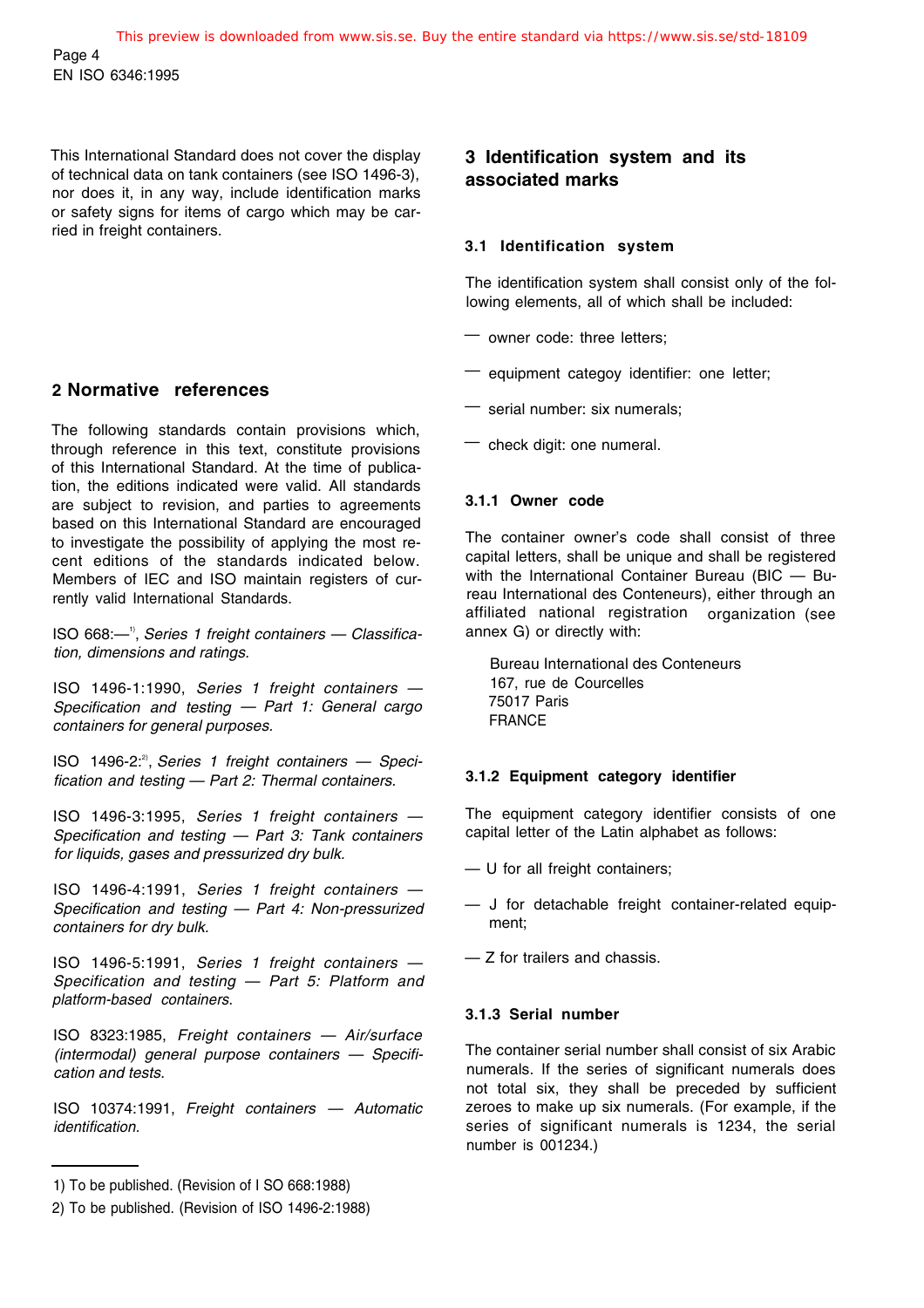## **3.1.4 Check digit**

The check digit provides a means of validating the transmission accuracy of the owner code and serial number and shall be determined as in annex A. The check digit shall validate the owner code, equipment category identifier and serial number of the container.

## **3.2 Identification marks**

The use of marks in accordance with the identification system specified in 3.1, i.e. owner code, equipment category identifier, serial number and check digit, is mandatory for freight containers and recommended for all equipment as stated in 3.1.2. The characteristics (size, shape, layout, etc.) detailed in 6.1 and 6.2.1 shall be displayed as nearly as practicable in accordance with clause 6, i.e. legible to the human eye.

## 4 **Size and type codes and their associated marks**

## **4.1 Purpose**

The type and main external dimensions of the container shall be identified with codes marked on the container. Only those freight containers which comply with both the ISO top-handling capability and structural stacking requirements set forth in ISO 1496 shall be marked with size and type codes in accordance with 4.2.1 and 4.2.2.

## **4.2 Size and type codes**

This information is mandatory for the marking of containers covered by the International Standards listed in clause 2 and shall be coded as in 4.2.1 and 4.2.2.

The size and type codes, when displayed on the container, shall be used as a whole, i.e. the information must not be broken into its component parts.

The size and type codes shall be displayed in accordance with clause 6.

## **4.2.1 Size: two alphanumeric characters**

The container size (i.e. external dimensions) shall be indicated by two characters as follows:

— First character: numeric or alphabetic character representing the length.

— Second character: numeric or alphabetic character representing the width and the height.

These two characters shall be determined in accordance with annex D.

## **4.2.2 Type: two characters**

The container type and main characteristics shall be indicated by two characters as follows:

- First character: alphabetic character representing the container type.
- Second character: numeric character representing main characteristics related to the container type.

These two characters shall be selected in accordance with annex **F** 

NOTE 3 For the purpose of exchanging data when indication of the main characteristics is not essential, the "type group code designation" as shown in annex E can be used.

## **5 Operational marks**

The marks in this section are not intended to correspond to any particular code (e.g. for use in data transmission or any other purpose). They are solely intended as markings for use on freight containers to convey certain information or give visual warnings.

## **5.1 Mandatory operational marks**

## **5.1.1 Maximum gross and tare masses**

The maximum gross and tare masses shall be marked on a container as:

|      | MAX GROSS 00000 kg |          |  |
|------|--------------------|----------|--|
|      |                    | 00000 lb |  |
|      |                    |          |  |
| TARE |                    | 00000 kg |  |
|      |                    | 00000 lb |  |

For safety reasons, containers tested in compliance with the approved methods specified in that part of ISO 1496 applicable to the type of container in question, i.e. parts 1, 2, 3, 4 or 5 of ISO 1496, shall be uniformly marked with the maximum gross mass used for those tests.

Furthermore, the "maximum gross mass" marked on the container in accordance with this International Standard shall be identical to that shown on the CSC<sup>3</sup> Safety Approval Plate.

<sup>3)</sup> International Convention for Safe Containers (CSC), UN/lMO.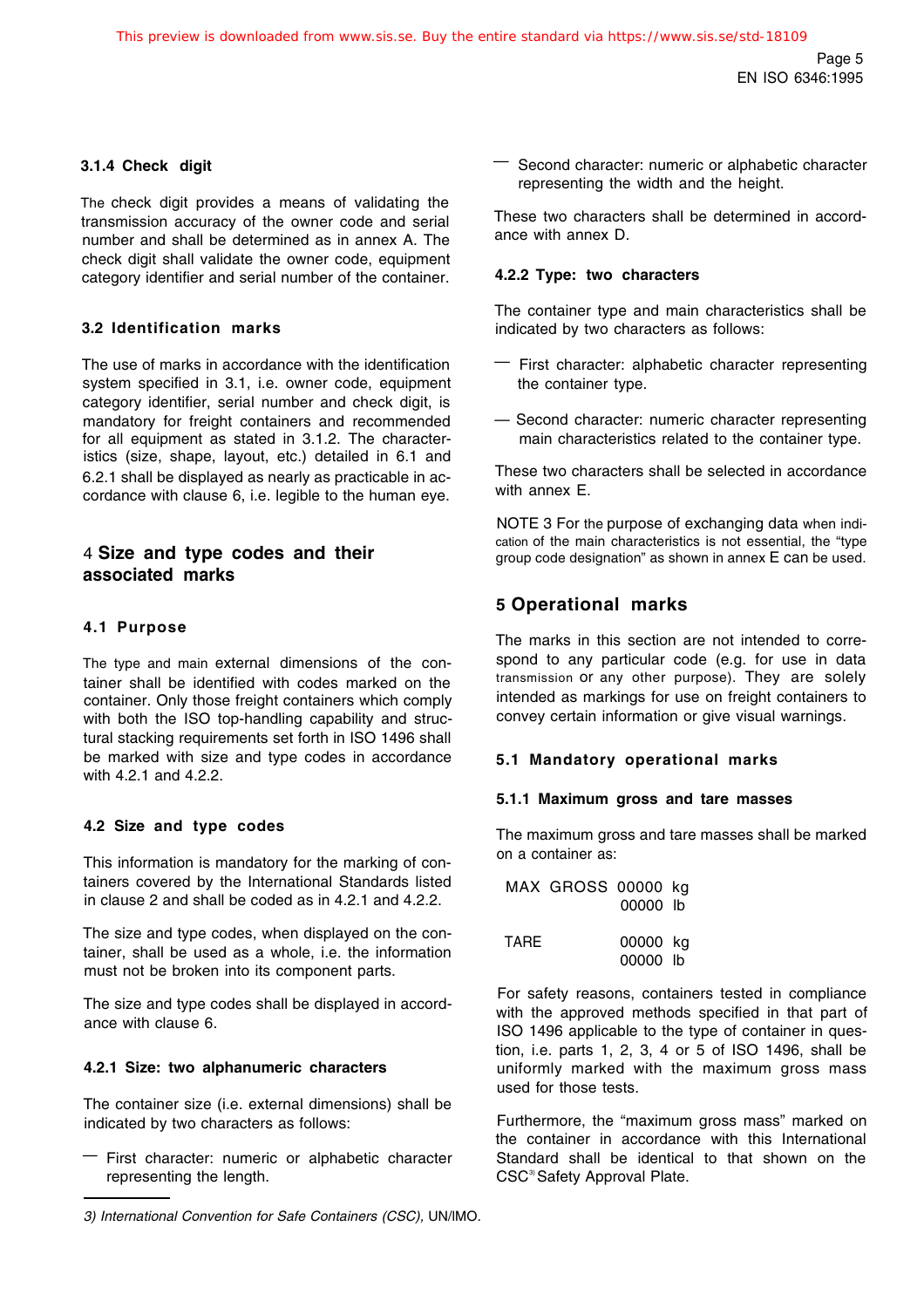As indicated above, the masses shall be expressed in both kilograms (kg) and pounds (lb)<sup>4)</sup>.

## **5.1.2 Air/surface container symbol**

All air/surface containers shall display the symbol specified in annex B.

## **5.1.3 Warning sign of overhead electrical danger**

All containers equipped with ladders shall display a warning sign in accordance with the details given in annex C.

## **5.1.4 Height mark for containers higher than 2,6 m (8 ft 6 in)**

All containers higher than 2,6 m (8 ft 6 in) shall bear the following mandatory marks:

- a) on both sides, a height mark similar to that described in annex F;
- b) an area of alternating black and yellow stripes on the top members of each end frame and side wall at each corner adjacent to the corner fitting, of 300 mm (12 in) minimum length, that can be seen from the ground or from the top (see figure 5).

In addition, any other optional marks, such as a mirror image of the mark described in annex F, may be displayed at any convenient location (e.g. front wall).

## **5.2 Optional operational mark** (maximum net mass)

It is common industry practice to mark containers with maximum payload, or net mass, in addition to maximum gross and tare masses.

If used, the maximum net mass should be marked on a container in accordance with the requirements of 5.1.1, positioned after the maximum gross and tare masses as follows:

| MAX GROSS 00000 kg |
|--------------------|
|                    |
|                    |
| 00000 kg           |
|                    |
|                    |
| 00000 kg           |
|                    |
|                    |

## **6 Physical display of marks**

## **6.1 Size and colour of marks**

The letters and numerals of the owner code, equipment category identifier, serial number and check digit shall be not less than 100 mm (4 in) high.

The letters and numerals for MAX GROSS and TARE shall be not less than 50 mm (2 in) high.

All characters shall be of proportionate width and thickness, they shall be durable and in a colour contrasting with that of the container.

## **6.2 Layout and location of marks**

The requirements of this clause are particularly applicable to containers of the "closed box" type. For containers of other types, all possible practicable steps should be taken to follow the marking layout and location given for the "closed box" type of container.

## **6.2.1 Layout of marks**

## **6.2.1.1 Mandatory identification marks**

The layout of the owner code, equipment category identifier, serial number and check digit on containers shall preferably be in one single horizontal line (see figure 1). Where constructional features of the container dictate otherwise, the layout may be vertical (see figure 2).

The layout of size and type codes should, as far as practicable, be in a single horizontal line underneath the horizontal line giving the owner code, equipment category identifier, serial number and check digit (see figure 1).

When the owner code, equipment category identifier, serial number and check digit are displayed vertically, the size and type codes should be placed adjacent to the other mandatory marks (see figures 2 and 3).

If, on some special-purpose containers, a fully horizontal or fully vertical layout is not possible, the layout of the other mandatory identification marks shall be maintained in the horizontal or vertical groupings as specified below (see figures 3 and 4).

On those special-purpose containers where a fully horizontal or fully vertical layout is not possible and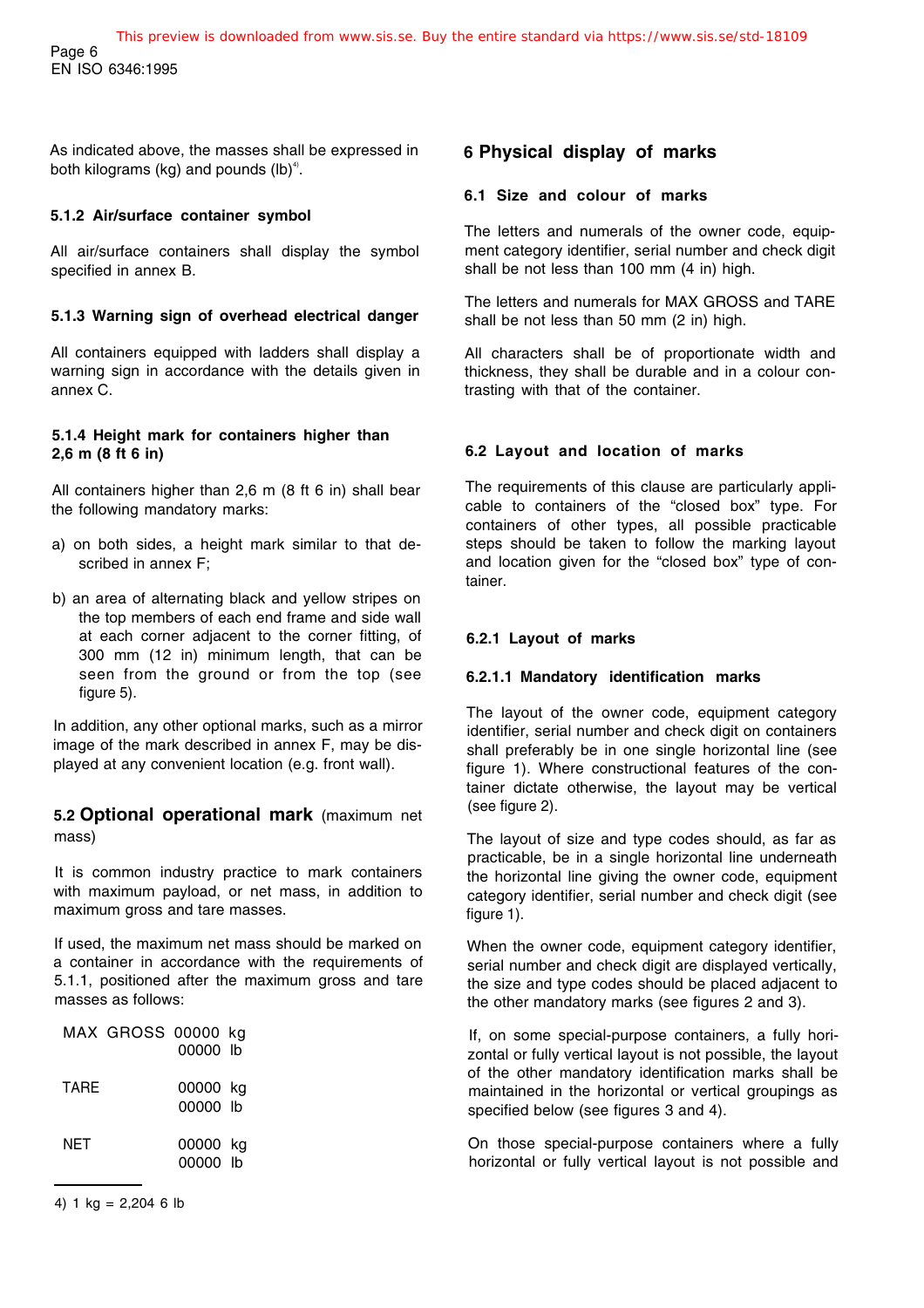is horizontal, the size and type codes should be placed beneath the other mandatory marks (see figure 4).

The size and type codes should be used as a whole The size and type codes should be used as a whole<br>(see 4.2).

shall be joined and shall be separated from the serial registered owner code of ABZ, an equipment catenumber by at least one character space. The serial registered owner code of ABZ, an equipment cate-<br>gory identifier of U and a serial number of 001234 will number shall be separated from the check digit by

the layout of the other mandatory identification marks one character space and the check digit shall be dis-<br>is horizontal, the size and type codes should be placed played in a box.

ISO 1496, having passive vents at the upper part of The owner code and equipment category identifier<br>2438 mm, a height of 2591 mm, having a unique have the layout as shown in figures 1 to 4.







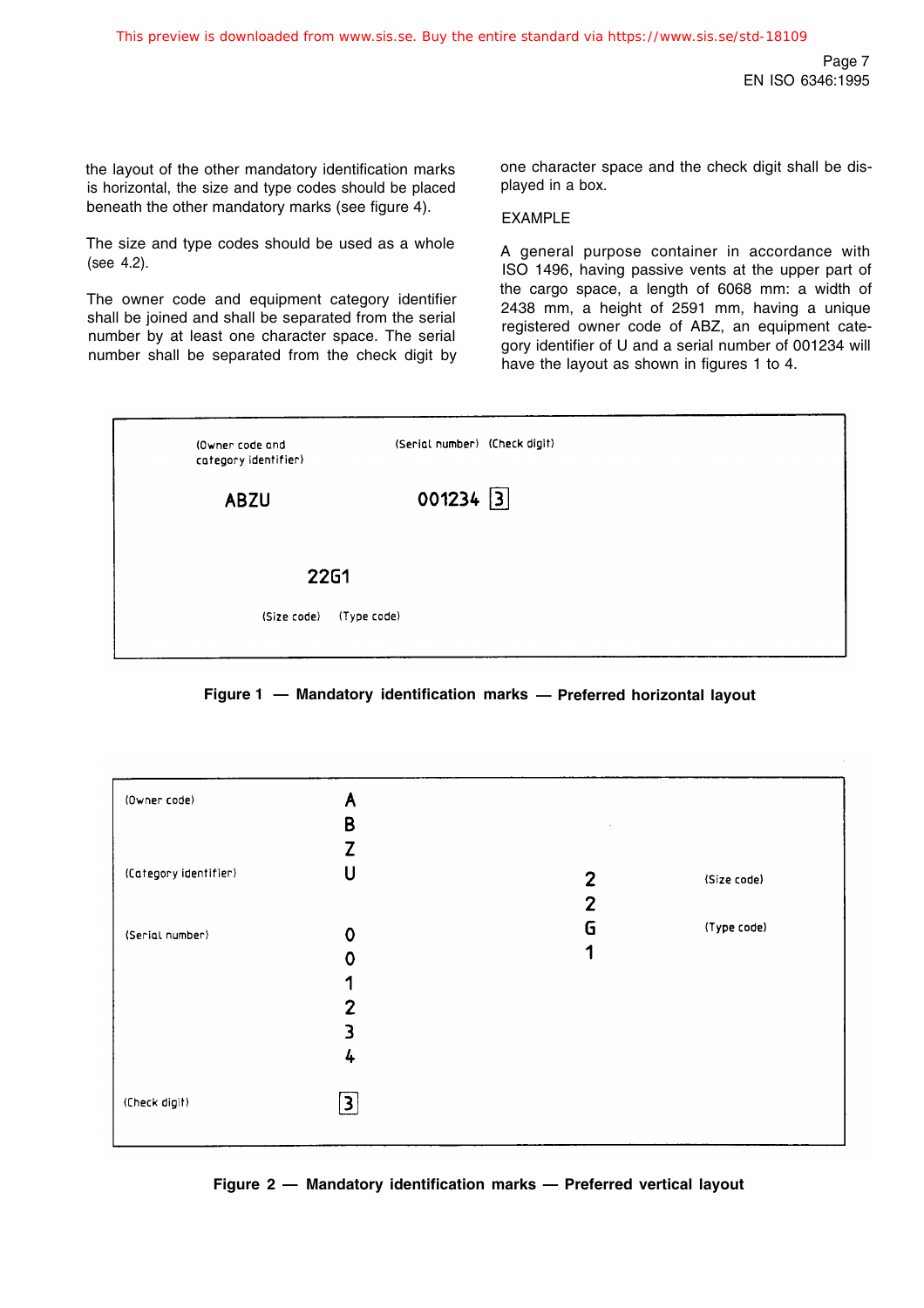|                       |   | (Serial number) |   |             |
|-----------------------|---|-----------------|---|-------------|
| (Owner code)          | A | 0               | 2 | (Size code) |
|                       | B | 0               | 2 |             |
| $\sim$                |   |                 | G | (Type code) |
| (Category identifier) |   |                 |   |             |
|                       |   |                 |   |             |
|                       |   |                 |   |             |
| (Check digit)         |   | 3               |   |             |

**Figure 3 — Mandatory identification marks — Alternative (multiple column) vertical layout**

| (Owner code and<br>category identifier) | <b>ABZU</b>             |
|-----------------------------------------|-------------------------|
| (Serial number)                         | 001<br>234              |
| (Check digit)                           | $\overline{\mathsf{c}}$ |
| (Size and type codes)                   | 22G1                    |

**Figure 4** — **Mandatory identification marks — Alternative horizontal grouping layout**

The layout of maximum gross and tare masses shall be as stated in 5.1.1.

The layout of the air/surface container symbol shall be as shown in annex B.

The layout of the sign warning of overhead electrical danger shall be as shown in annex C.

The layout of the height mark for containers having a height greater than 2,6 m shall be as stated in annex F.

### **6.2.1.2 Mandatory operational marks 6.2.1.3 Optional operational mark** (maximum net mass)

Where marked, the layout of net mass shall be as stated in 5.1.1.

## **6.2.2 Location of marks**

#### **6.2.2.1 Mandatory identification marks**

The mandatory marks of 3.1 and 4.2, i.e. owner code, equipment category identifier, serial number, check digit, and size and type codes, shall be positioned on the container as far as practicable as shown in figure 5.